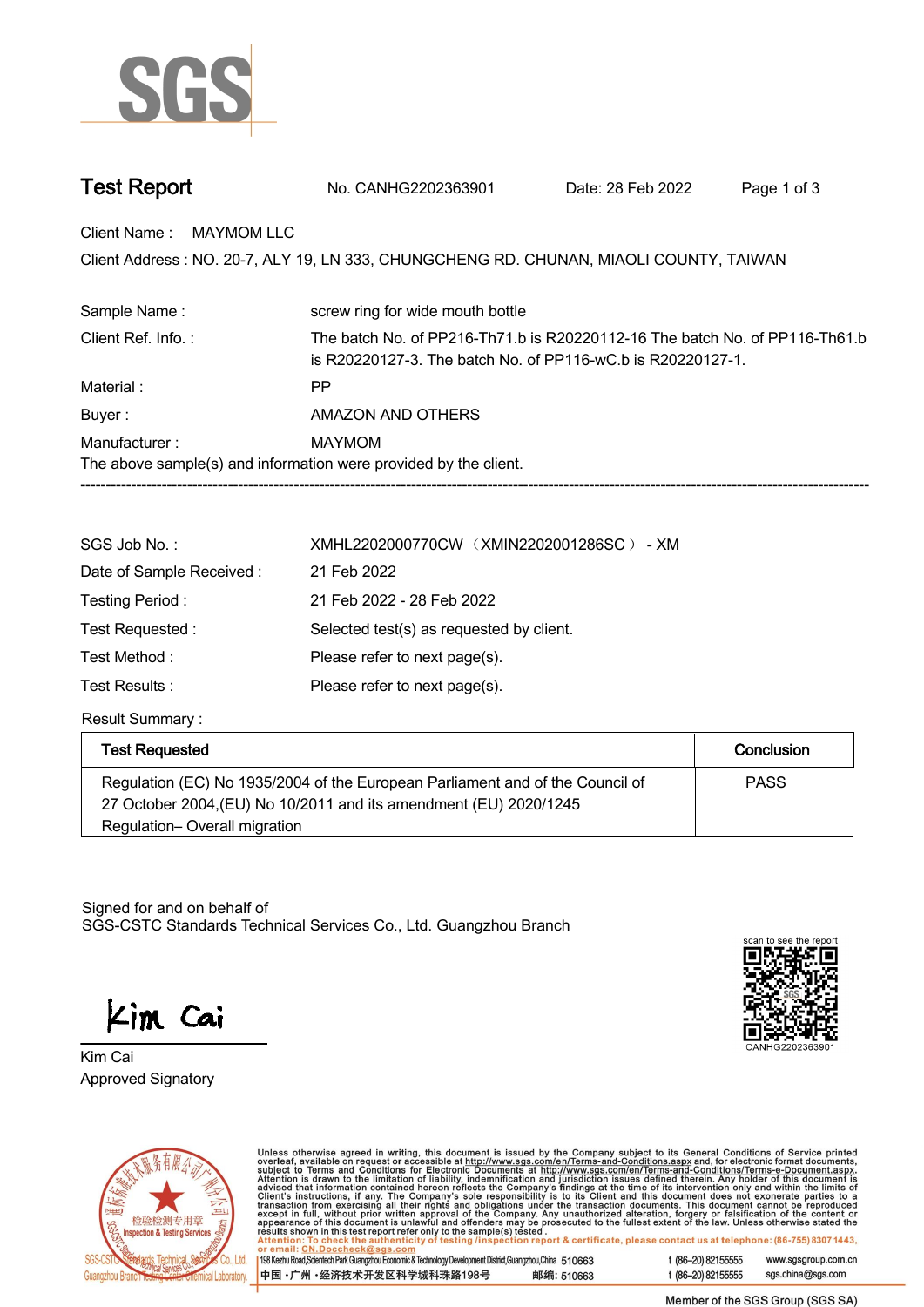

**Test Report. No. CANHG2202363901 . Date: 28 Feb 2022. Page 2 of 3.**

**Test Results :.**

**Test Part Description : .**

| Specimen No. | <b>SGS Sample ID</b> | <b>Description</b>  | Material                |
|--------------|----------------------|---------------------|-------------------------|
|              |                      |                     | (claimed by the client) |
| SN1          | CAN22-023639.001     | Lt-blue plastic lid | РP                      |

## **Regulation (EC) No 1935/2004 of the European Parliament and of the Council of 27 October 2004,(EU) No 10/2011 and its amendment (EU) 2020/1245 Regulation– Overall migration**

**Test Method : With reference to Commission Regulation (EU) No 10/2011 of 14 January 2011 Annex III and Annex V for selection of condition and EN 1186-1:2002 for selection of test methods; or EN 1186-3:2002 aqueous food simulants by total immersion method;**

## **Sample 001.**

| Simulant Used : | 50% Ethanol (V/V) Aqueous Solution |
|-----------------|------------------------------------|
|                 |                                    |

**Test Condition :. 70.℃ 2.0.hr(s).**

| Test Item(s)           | Max. Permissible         | <u>Unit</u> | <b>MDL</b>               | Test result |
|------------------------|--------------------------|-------------|--------------------------|-------------|
|                        | Limit                    |             |                          |             |
| Area/Volume            | ٠                        | $dm^2/kg$   | $\overline{\phantom{a}}$ | 5.7         |
| <b>First Migration</b> | $\overline{\phantom{0}}$ | mg/kg       | 20                       | $20$        |
| Second Migration       | $\overline{\phantom{0}}$ | mg/kg       | 20                       | $20$        |
| <b>Third Migration</b> | 60                       | mg/kg       | 20                       | $20$        |
| <b>Stability</b>       |                          |             |                          | <b>YES</b>  |
| Comment                |                          |             |                          | <b>PASS</b> |
|                        |                          |             |                          |             |

**Notes :**

**1. mg/dm² = milligram per square decimeter**

**mg/kg = milligram per kilogram of foodstuff in contact with**

**2. °C = degree Celsius**

**3. Analytical tolerance of aqueous simulants is 2mg/dm² or 12mg/kg**

**4. Analytical tolerance of fatty food simulants is 3mg/dm² or 20mg/kg .**



Unless otherwise agreed in writing, this document is issued by the Company subject to its General Conditions of Service printed overleaf, available on request or accessible at http://www.sgs.com/en/Terms-and-Conditions.as

198 Kezhu Road, Scientech Park Guangzhou Economic & Technology Development District, Guangzhou, China 510663 中国·广州·经济技术开发区科学城科珠路198号 邮编: 510663 www.sgsgroup.com.cn

sgs.china@sgs.com

t (86-20) 82155555